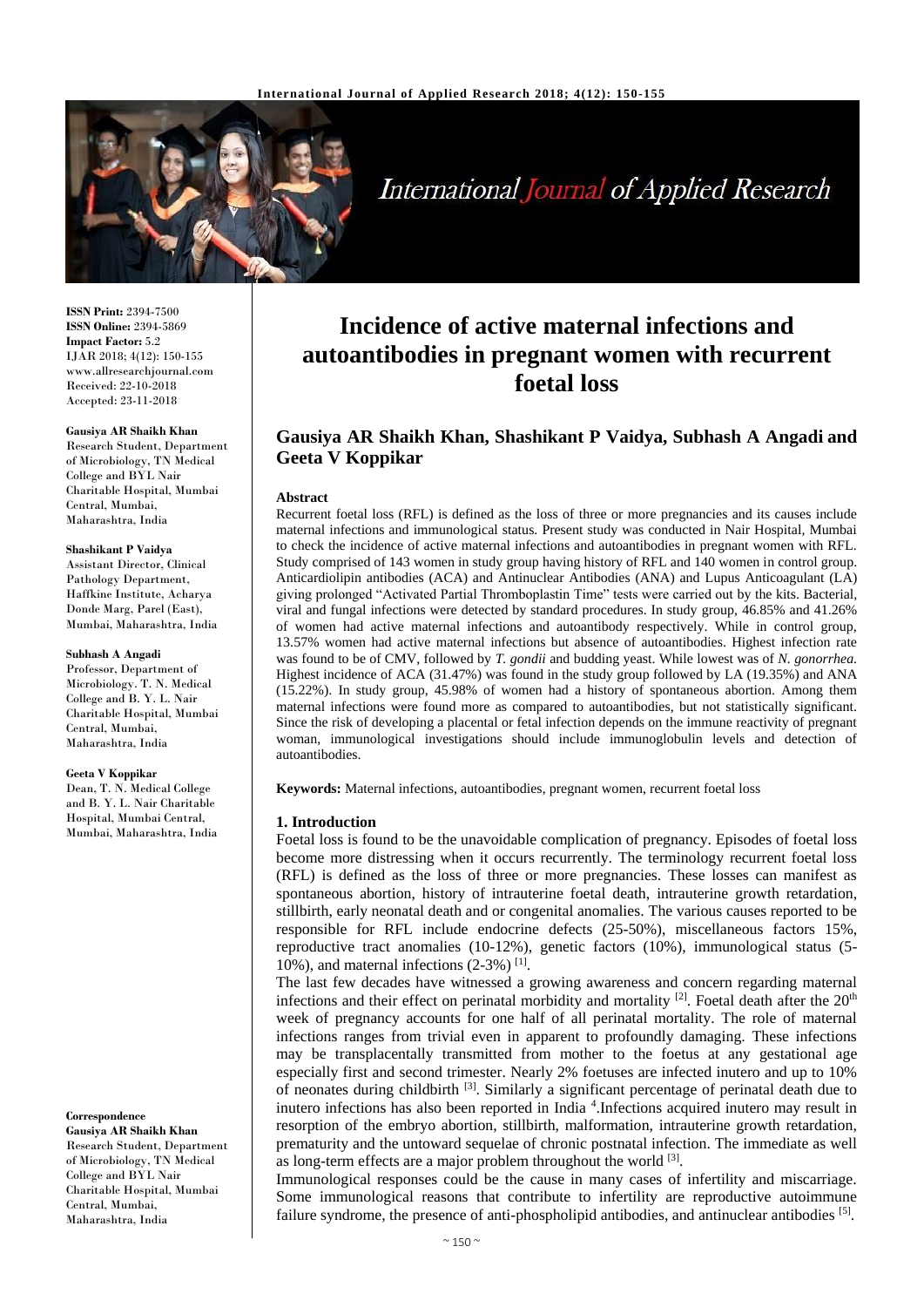Many researchers have been conducted to identify the underlying mechanisms of RFL and accumulating evidence reveals that an immunologic mechanism is involved in some miscarriages. However, several studies of the immune interactions at the feto-maternal interface and geneticepidemiologic studies document an immunological background for many RFLcases<sup>[6]</sup>. Several autoantibodies, synthesized by the immune system directed against one or more of the individual's own proteins have been investigated as possible influences on reproductive success and failure. Autoantibodies may persist for many years in the circulation as a marker of a prior autoimmune attack, but their presence does not necessarily indicate a current disease process. The Anti-Phospholipid antibodies such as Lupus Anticoagulant, Anti-Cardiolipin and anti- β2 glycoprotein are associated with RFL or as possible factors involved in infertility <sup>[7]</sup>. RFL throughout gestation has also been reported in presence of abnormal autoantibodies [8]. An interest in autoimmune causes of recurrent abortion has greatly increased with the discovery of an association between the presence of Anti-Phospholipid antibodies and Anti-Nuclear antibodies<sup>[9]</sup>.

Of the various causes reported to be responsible for recurrent pregnancy wastage, an attempt was made to diagnose maternal infections and immunological status of the mother and cause reduction in pregnancy wastage. Hence, the present study aimed to check the incidence of active maternal infections and autoantibodies in pregnant women with RFL.

#### **2. Material and methods 2.1 Place of work**

Study was carried out over a period of three years, from February 1996 to March 1999after taking the permission from Institutional Ethics committee of T. N. Medical College and B. Y. L. Nair Charitable Hospital, Mumbai, in Department of Microbiology in association with Department of Obstetrics and Gynecology. Part of the major study is presented in this paper.

## **2.2 Participants, Sample Collection, microbiological and serological analysis**

A special proforma was designed for the present study and accordingly the obstetric history of each woman was recorded. All the women in this study were between the reproductive age group and were pregnant at the time of screening. Those women who had history of RFL due to any known genetic or endocrine defects or haematological disorders were excluded. A total of 283 subjects were studied, comprising of 143 in the study group and 140 in the control group. Study group comprised of all those women who had a history of RFL and Control group comprised of clinically normal women with at least one previous full term normal delivery and no history of RFL

Blood was collected from the subjects and serum was separated. Serum samples were stored at -20°C and thawed when the serological tests were conducted.

*Toxoplasma gondii* (IgG and IgM), *Rubella* virus (IgM), *Chlamydia trachomatis* (IgM), *Cytomegalovirus* (CMV), *Herpes Simplex* virus (HSV-II), Syphilis and Human Immunodeficiency Virus (HIV) I II were detected by standard serological methods using kits by Labo biomedical products by, Netherlands. [10]

Anti Cardiolipin antibodies (ACA) (IgG and IgM) BINDAZYME, Birmingham)<sup>[11]</sup> and total Anti-Nuclear Antibodies (ANA) (IgG and IgM combined) (DIASTAT ELISA)<sup>[12]</sup> and Lupus Anticoagulant giving prolonged "Activated Partial Thromboplastic Time" (APTT) (CEPHOTEST) [13] tests were carried out by the kits as per the manufactures instructions.

Swabs from cervix and vagina of subjects were collected by standard procedures  $[14, 15]$  and sent in appropriate transport media to laboratory. Further suitable staining methods [14, 15], culture media  $[14, 15]$  and confirmatory tests  $[14, 15]$  were used for identification of *Candida albicans*, *Neisseria gonorrhoeae*, *Streptococcus agalactiae* and *Chlamydia trachomatis.*

Observation and results were noted and appropriate statistical analysis was carried out wherever necessary.



### **3. Results**

 $~^{\sim}$  151  $~^{\sim}$ **Graph 1:** Active maternal infections in study group. n= 143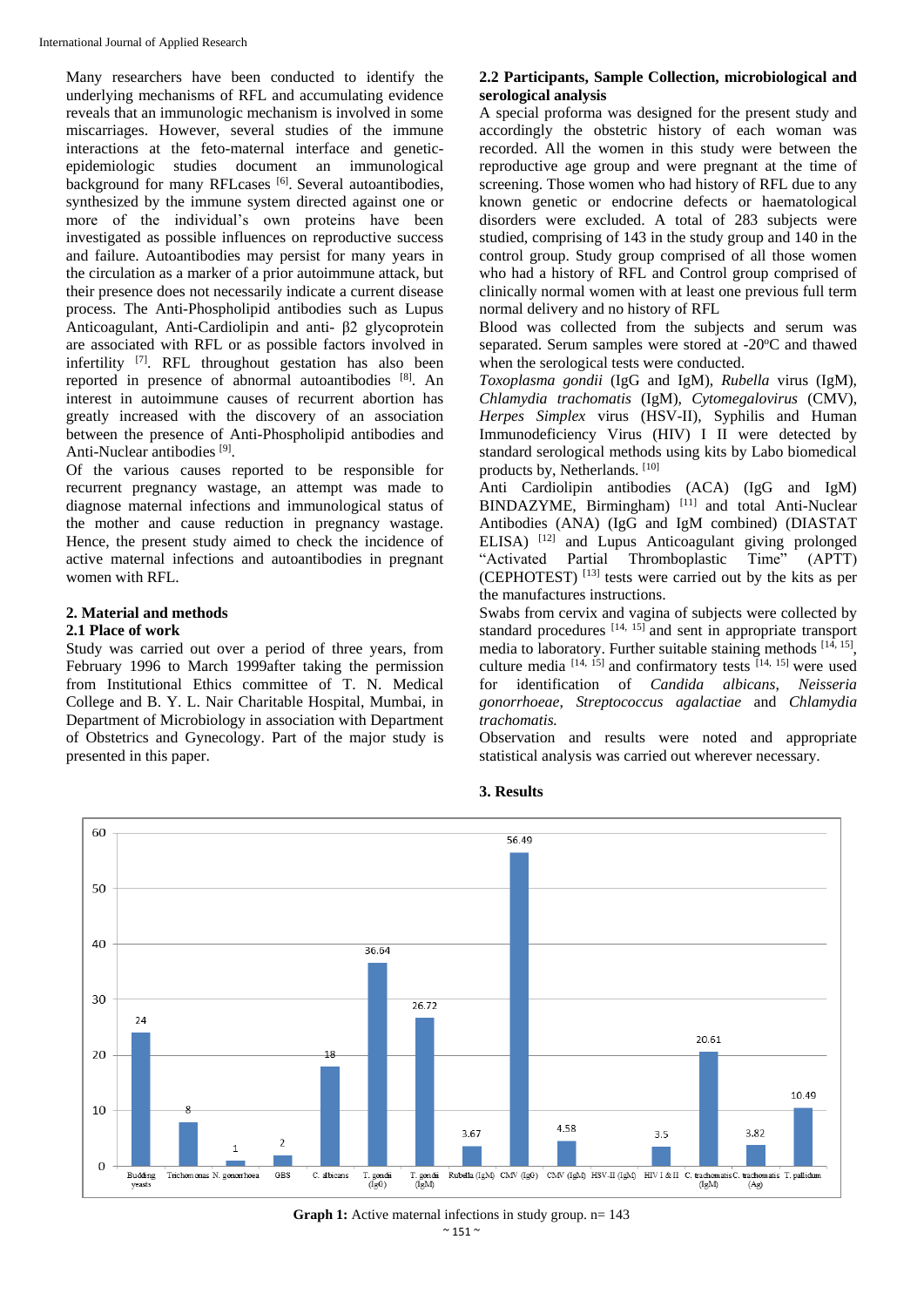

Highest infection rate was found to be of CMV, followed by *T. gondii* and budding yeast. While lowest was of *N. gonorrhea*.

**Graph 2:** Incidence of autoantibodies in study group. n= 143





**Graph 3:** Incidence of active maternal infections and autoantibodies n1 (Study group) =143; n2 (Control group) =140

In study group, 46.85% and 41.26% of women had active maternal infections and autoantibodies respectively. While in control group, 13.57% women had active maternal

infections but absence of autoantibodies. Women showing both maternal infections and autoantibodies were similar in number in both the groups.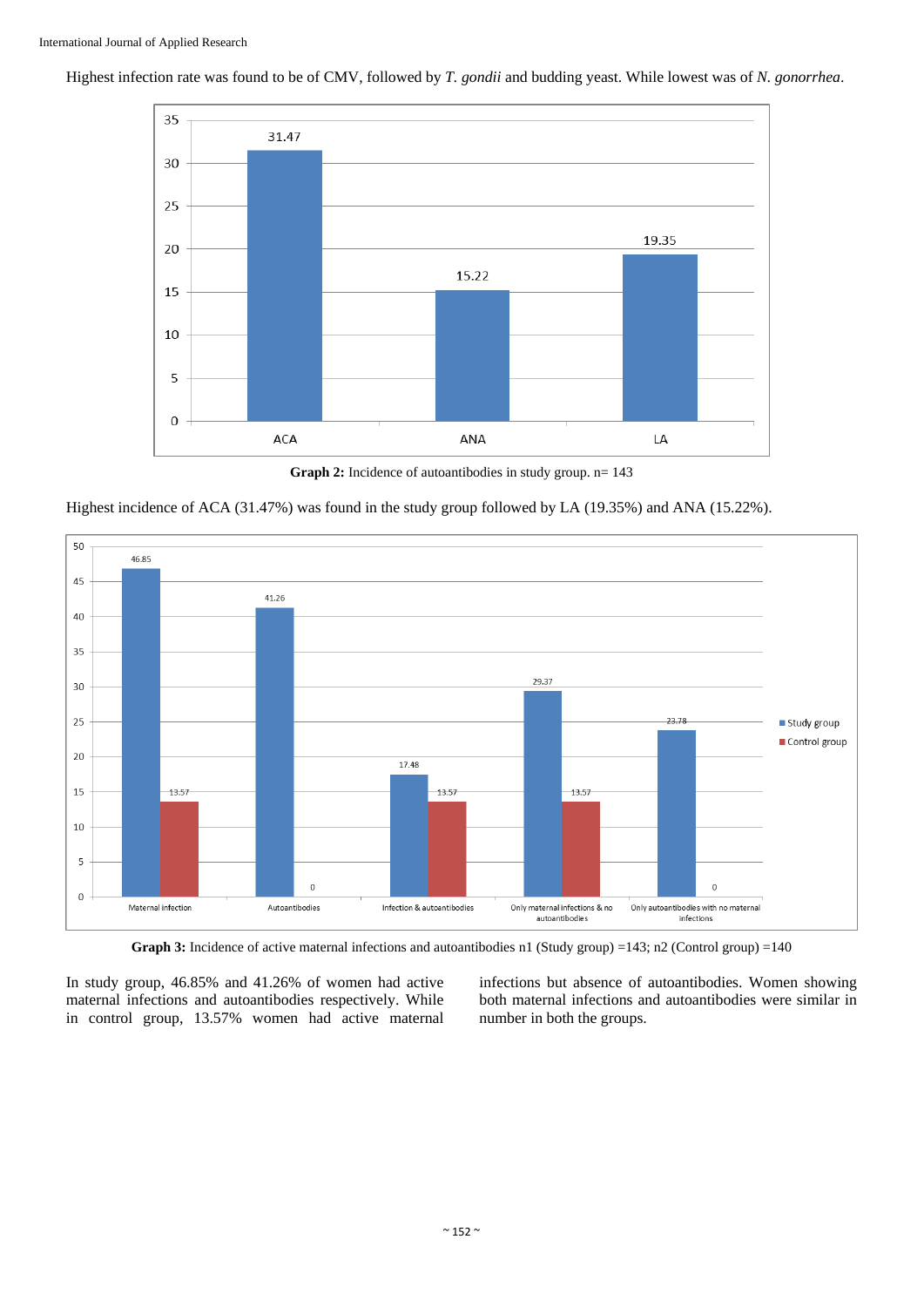

**Graph 4:** Type of RFL with active maternal infections and autoantibodies in study group. n1 (SA) =87; n2 (IUFD) =30; n3 (SB) =16; n4

 $(SA & SP) = 8$ 

In study group, 45.98% of women had a history of spontaneous abortion. Among them maternal infections were found more as compared to autoantibodies. Statistical analysis revealed no significant association (Chisquare  $X^2$  $(DF=9)$ sf = 5.6; P=0.78(NS)) between type of previous obstetric losses with active maternal infection and / or antibodies.

## **4. Discussion**

Pregnancy loss could be in the form of recurrent consecutive SA, history of IUFD, intrauterine growth retardation (IUGR), SB, early neonatal death and or congenital anomalies  $[16]$ . The RFL problem affects 1% of all women. This incidence is higher than expected by chance alone, since 10%-15% of all clinically recognized pregnancies end in miscarriages [17]. With each pregnancy that is lost, the desire for a favorable outcome is increased. Recurrent pregnancy wastage is therefore a frustrating problem for the patient and physician alike [18].

Spontaneous abortion is reported to be the commonest complication of pregnancy. It has been documented roughly to affect one in four of all women who become pregnant [19]. Actual spontaneous abortion rate is difficult to determine as most of the women abort at home [20] . No literature has therefore documented the exact frequency of SA among recurrent pregnancy losses. In present study among RFL, majority of women (60.84%) had a history of spontaneous abortion. The various causes reported to be responsible for RFL include endocrine defects (25-50%), miscellaneous factors 15%, reproductive tract anomalies (10-12%), genetic factors (10%), immunological status (5-10%) and maternal infection  $(2-3\%)$ <sup>[1]</sup>. RFL depends on numerous factors, including the pattern of pregnancy loss. A detailed obstetrical history, including gestational age at the time of fetal death, ultrasound, pathology, and cytogenetic results,

has a key role in the evaluation and management of RFL. This complex reproductive disorder requires a multidisciplinary approach to evaluate and manage genetic, endocrinologic, anatomic, immunologic, infectious, thrombophilic, placental abnormalities, and iatrogenic factors<sup>[21]</sup>.

Of the various diagnosable and treatable causes reported, an attempt was made to diagnose maternal infections and immunological status of the mother and cause reduction in pregnancy wastage. Present study was conducted with an aim to estimate the incidence and effect of treatment on maternal infections and immunological factors in women with a history of RFL.

Autoantibodies are found to occur in 18-43% of patients with RFL. The antibodies commonly identified include APA  $(14%)$  and ANA  $(7%)$  <sup>[17]</sup>. In present study, the incidence of autoantibodies (APA and ANA) was found in more than three recurrently aborting women was 41.25%. A statistically significant incidence of 34.96% of APA was found in study group. Thus APA was commonly found etiology in women suffering from recurrent foetal losses. Therefore the presence of these APA should be sought by both coagulations based assays and immunological assays such as those using cardiolipin in women with unexplained fetal loss <a>[22]</a>. Earlier literature suggested that women with APA antibodies had a significant risk of reproductive failure and adverse pregnancy outcomes [23] . In present study, we found an incidence of 15.22% of ANA in study group, while ANA were not detected in our healthy control group.

Several authors had addressed the question of which class of APA (LA, IgG ACA or IgM ACA) was the best predictor of foetal loss. There occurred lack of agreement on the prediction values. Pattison *et al* found that ACA had higher predictive power than for foetal loss [9] and Lynch *et al* reported that an elevated IgG ACA was the only APA to be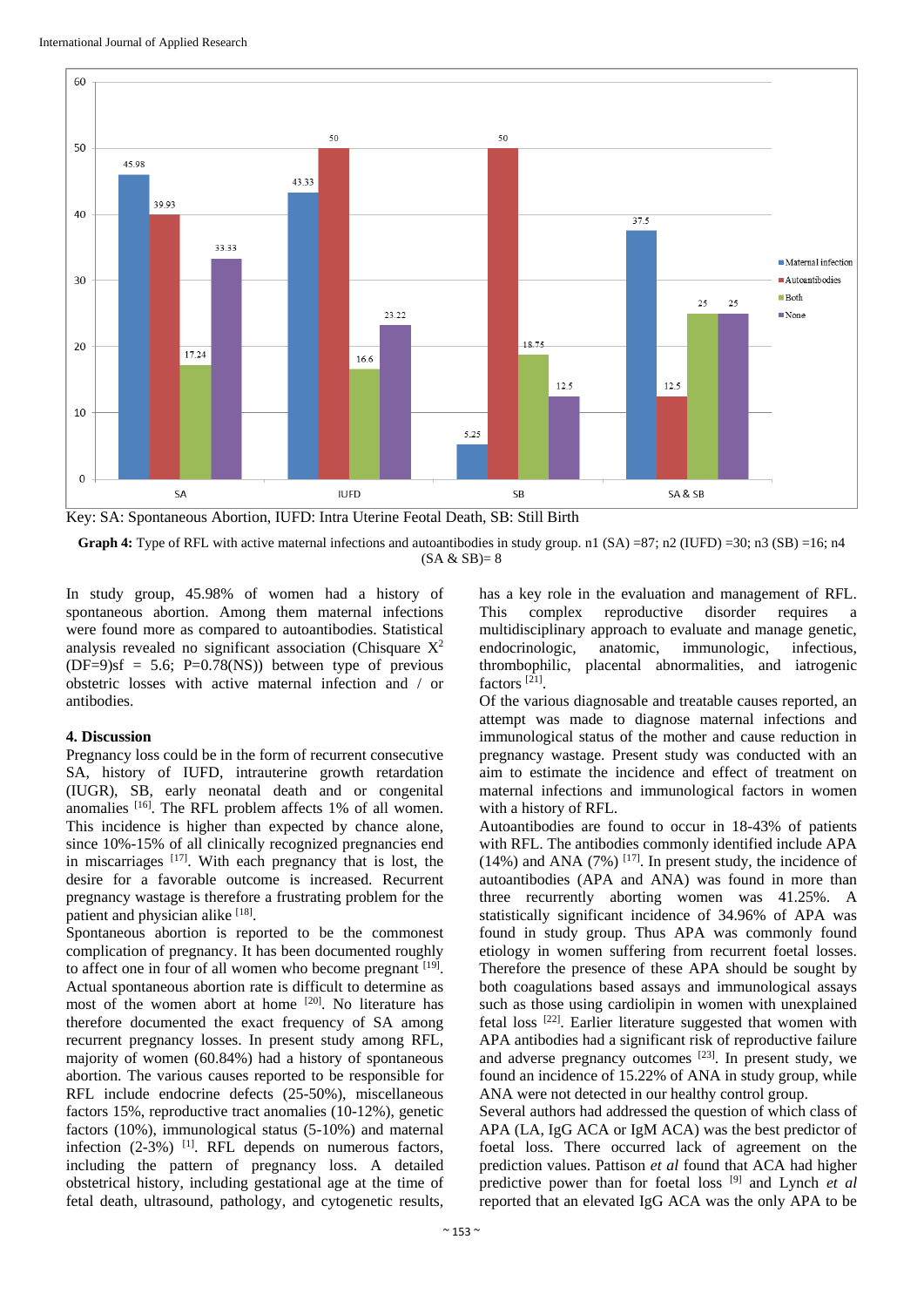significantly associated with foetal demise. In contrast, Out *et al* reported that whilst the presence of LA could predict foetal loss, an elevated ACA titer was a risk factor for low birth weight in live born infants.  $[24]$  In present study ACA (IgG) was 30.27% ACA (IgM) was 22.38% and LA was 19.35%. Hence we found more of elevated ACA IgG as a cause for unexplained recurrent foetal loss.

Though infectious recurrent foetal wastage is a grave problem of a developing country like India, still it has not yet attracted much desirable attention from medical fraternity and has always remained neglected <sup>[2]</sup>. Hence, early substantive diagnosis and appropriate treatment can decrease the chances of RFL to a greater extent. The severity of maternal infections is dependent on virulence, load, and tissue tropism of a pathogen. The ultimate outcome of the foetus is decided not only by the maternal infections and associated placental damage but also the stage of pregnancy at which it occurs  $[3]$ . The infectious diseases are commonly considered to cause recurrent abortion at a rate as low as  $4\%$  <sup>[25]</sup>. Indeed, all microorganisms can produce acute infection and then occasional abortion, but only a few can induce chronic maternal disease capable of causing recurrent abortion. The rate of occasional abortions due to embryo–foetal infections is believed to range from 10 to 15% but this figure is likely to be underestimated, because of subclinical abortions occurring at an early stage of gestation that remain undiagnosed.

In fact, the diagnosis of abortion from infection can only be made retrospectively, based on histological examination of feotal and placental tissues and isolation by culture or genomic detection of the suspected infectious agent. Infectious agents said to produce transplacental infection of the mammalian tissue includes viruses, bacteria, spirochetes, fungi, protozoa, and even worms. These may or may not be transmitted sexually. Usually sexually transmitted diseases, which are steadily increasing in the population, may often produce untoward deleterious effect on foetal outcome [26]. The agents causing adverse effect on the foetus are grouped together as ToRCH complex i.e. *Toxoplasma gondii* (To), *Rubella* virus (R), *Cytomegalovirus* (CMV), *Herpes simplex* Virus (HSV) –  $II$  <sup>[27]</sup>. This grouping is based on the diagnostic and therapeutic dilemma they present to the physician. Other significant agents in the list include *Chlamydia trachomatis, Candida albicans, Group B streptococcus, Neisseria gonorrhoea, Mycoplasma hominis, Ureaplasma urealyticum, Trichomonas voginalis*<sup>28</sup>, Human Immunodeficiency Virus<sup>[29]</sup>. In our study, highest infection rate was found to be of CMV, followed by *T. gondii* and budding yeast. While lowest was of *N. gonorrhea*. Viruses appear to be the most frequently involved pathogens, since some of them can produce chronic or recurrent maternal infection. In particular, cytomegalovirus during pregnancy can reach the placenta by viremia, following both primary and recurrent infection, or by ascending route from the cervix, mostly following reactivation. Although, a definitive relationship between recurrently active infections and RFL is still lacking, mostly due to difficulties in demonstrating the pathogenic role of each individually isolated pathogen, diagnosis and therapy of RFL-related infections not been attempted. [30]

Evidence has accumulated which indicated that the components of vaginal flora may be additional risk factors for preterm delivery with various vaginal organisms being

associated with preterm labor, premature rupture of membranes or the delivery of low birth weight infants <sup>28</sup>. The main mechanisms by which infections induce abortion include, (a) Production of toxins or cytokines (i.e. tumor necrosis factor-a), which induce uterine contractions or damage the foeto-placental unit; (b) Foetal infection, resulting in fetal death or life-threatening malformations;(c) Placental infection, with subsequent placental insufficiency and fetal death; (d) Endometrial chronic infection, interfering with embryo implantation;(e) Amnionitis, which causes abortion in the first trimester as well as preterm labor in the third trimester.

# **5. Conclusion**

All patients with RFL should be studied, according to their own personal risk for infections, by collection of a careful history, and by physical and laboratory examinations, to exclude chronic infections. Since the risk of developing a placental or fetal infection depends on the immune reactivity of the pregnant woman, immunological investigations should include the immunoglobulin levels and detection of autoantibodiesas a first step. [48] . The diagnosis of infectious agents as a possible cause of RFL might lead to a therapeutic approach with antiviral drugs and antibiotics or using immunoglobulins, which can display both antiinfective neutralizing and immunomodulation properties.

# **6 Acknowledgement**

Authors are grateful to Nair Golden Jubilee Research Foundation for providing financial help to carry out this study and staff of the Microbiology Department of T. N. Medical College and B. Y. L. Nair Charitable Hospital for their moral support.

# **7 References**

- 1. Neelam B, Kriplani A. flow chart: Diagnosis and Management of recurrent abortion. Asian J obstet & Gynecol Practise. 1997; 1(2):28-29.
- 2. Jain A, Nag VL, Goal M. Adverse foetal outcome in specific IgM positive *Chlamydia trachomotis* infection in pregnancy. Indian J Med. Res, 1991, 420-423
- 3. Klein OJ, Remington JS. Current concepts of infections of the fetus newborn infant. Infectious disease of the fetus and newborn in fants. W. B. Saunders Publishers, Edition. 1983; 2:1-26.
- 4. Gogate A, Deodhar LP, Shah PK. Detection of *Chlamydia trachomatis* antigen & *Toxomplasma gondii* (IgM) & *Mycoplasma hominis* (IgG) antibodies by ELISA in women with bad obstetric history. Indian J. Med. Res. 1994; 100:19-22.
- 5. Gleicher N. Autoantibodies in infertility: current opinion. Hum Reprod Update. 1998; 4(2):169-76.
- 6. Takeshita TJN. Diagnosis and treatment of recurrent miscarriage associated with immunologic disorders: Is paternal lymphocyte immunization a relic of the past. Med Sch. 2004; 71(5):308-13.
- 7. Li Q, Li H, Tian X. The study of autoantibodies in women with habitual abortion of unknown etiology. Zhonghua Fu Chan Ke Za Zhi. 1998; 33(1):13-6.
- 8. Norbert G, EI-Roeity A. Reproductive failure because of autoantibodies: unexplained infertility and pregnancy wastage. Am J Obstet Gyencol. 1989; 160(6):1376- 1385